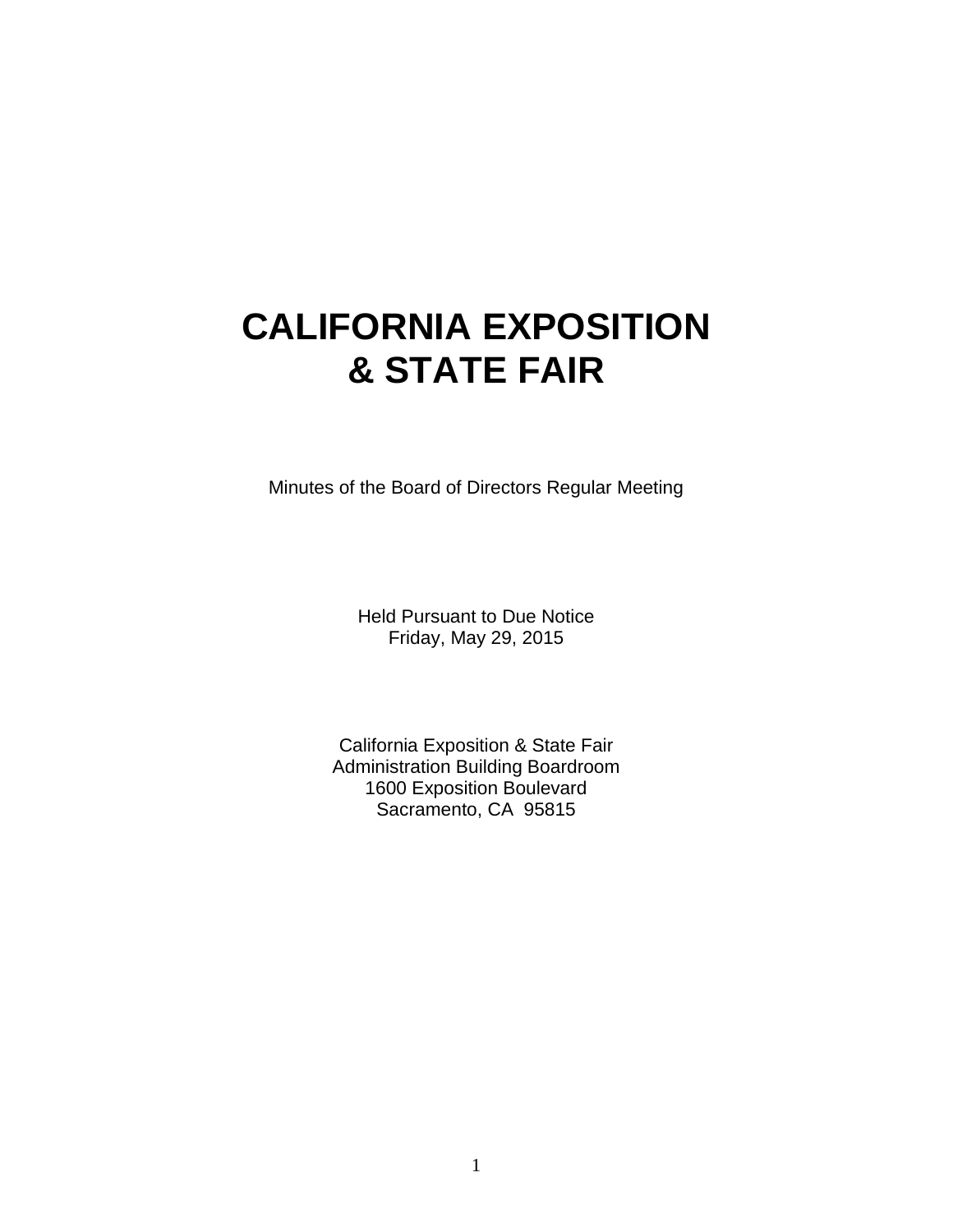#### **Directors Present**

Director David Mallel, Chair Director Patrick O'Brien, Vice Chair Director Rima Barkett Director Sonney Chong Director Corny Gallagher Director Rex Hime Director Hallie Ochoa Director Mark Nelson Director Willie Pelote

#### **Directors Absent**

None

## **Staff Present**

Rick Pickering, Chief Executive Officer (CEO) Sonya Logman, External Affairs Director Carrie Wright, Programs Director Marcia Shell, Assistant General Manager, Operations (AGM) Samantha Brown, Financial Officer (FO) Robert Craft, Chief of Police Paul Gillingham, Maintenance Operations Jennifer Castleberry, Marketing Director Jay Carlson, AG Programs Manager Jennifer Koga, Accounting Officer/Supervisor Jan Risso, Contracts Manager Zane Glaser, Finance Department Lara Popyack, Media Director Maricela Ramirez, Marketing Department Don Callison, Programs Department Randy Brink, Cal Expo Volunteer

## **Others Present**

\*May not include all others present in the room or arriving late. Mona Foster Rory Kaufman, Cultural Advisory Council Amber Williams, Glass Agency Brantley Payne, Glass Agency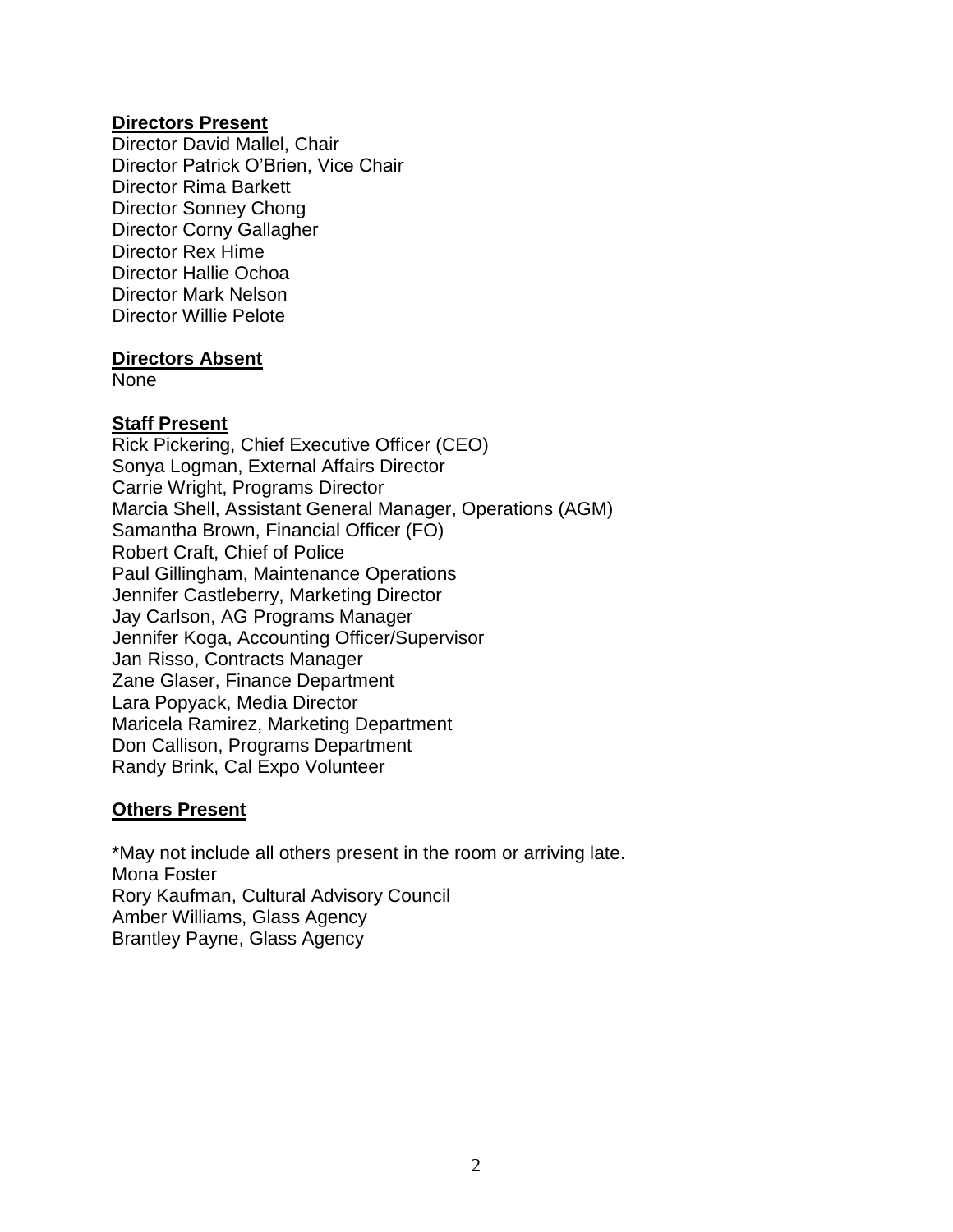# **CALL TO ORDER**

The meeting was called to order by Chair Mallel at 1:04 p.m.

Chair Mallel dispensed with reading the Mission Statement, Policy Statement and Public Comment Statement, and referred all present to the Statements listed in the Agenda.

# **1. PLEDGE OF ALLEGIANCE**

Chair Mallel lead the Board, Staff and Guests in the Pledge of Allegiance.

## **2. ROLL CALL**

Roll call was taken by CEO Pickering and a full quorum was present.

CEO Pickering congratulated Director Chong, Director Gallagher and Director Nelson for having been reappointed to the California Exposition & State Fair Board of Directors.

#### **Motion:**

It was moved by Director Hime and seconded by Director Gallagher to excuse the absence of Vice Chair O'Brien. **All in favor, motion carried.**

## **3. INTRODUCTION OF GUESTS & STAFF**

Introduction of Guests and Staff were made around the room.

## **5. PRESENTATION**

#### **a. Presentation by the Board to Rory Kaufman as Outgoing Chair of the Cultural Advisory Council (CAC)**

Chair Mallel asked CAC liaison Sonny Chong to present the Golden Bear to outgoing CAC Chair Rory Kaufman. Mr Kaufman thanked the Board and Staff, with a special thanks to Chief Craft for his dedication providing fair and equitable safety and law enforcement practices for all ethnicities and cultures.

## **6. MINUTES OF MEETINGS**

- a. Approve Board Committees Meeting of January 30, 2015, as presented
- b. Accept Cultural Advisory Council Meeting Minutes of March 19, 2015, as presented
- c. Accept Agricultural Advisory Council Meeting Minutes of February 17, 2015, as presented
- d. Accept Agricultural Advisory Council Livestock & Animal Care Committee Meeting Minutes of May 15, 2014, as presented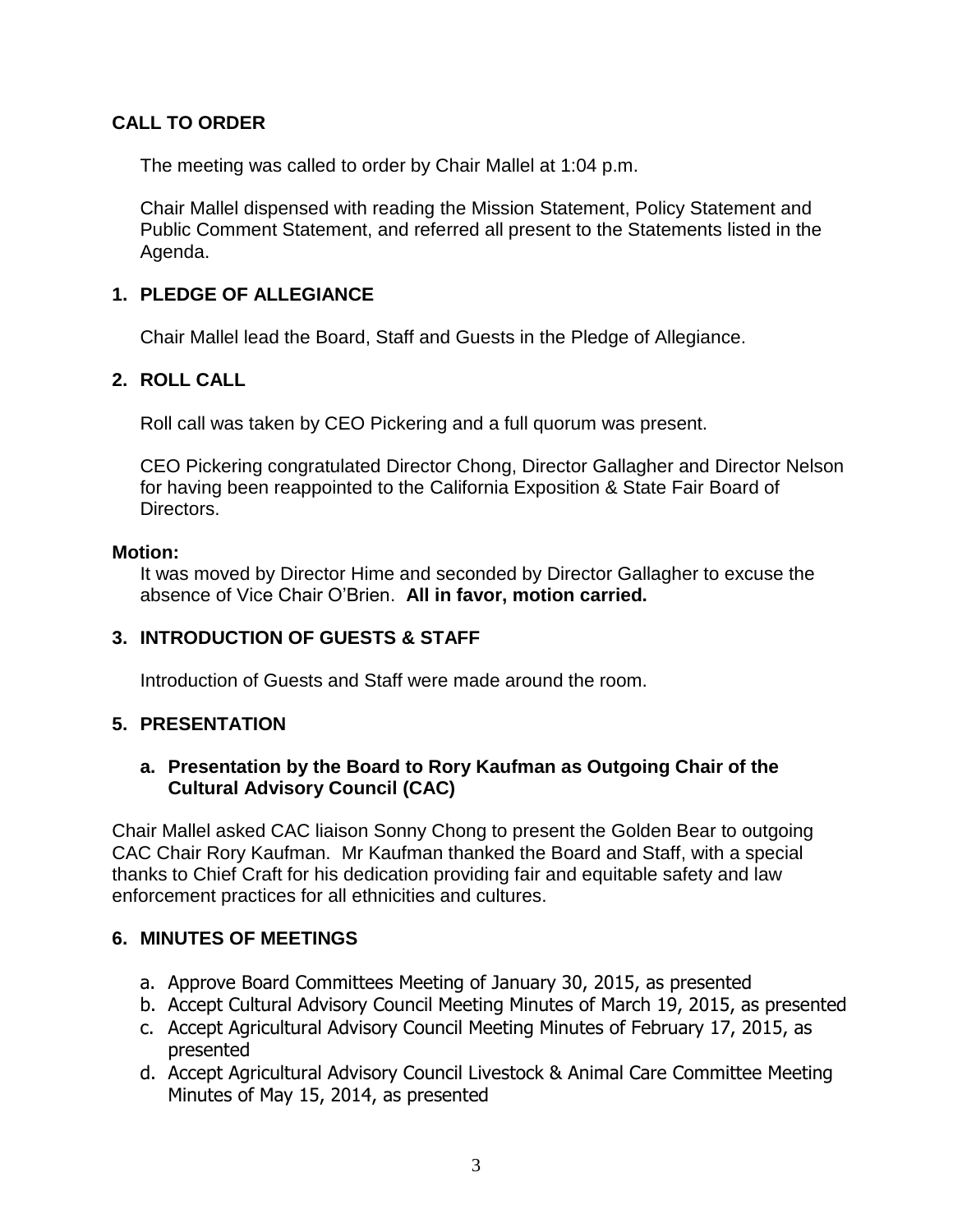e. Accept Agricultural Advisory Council Livestock & Animal Care Committee Meeting Minutes of April 8, 2013, as presented

#### **Motion:**

It was moved by Director Hime and seconded by Director Chong to accept the Minutes of Meetings 6a through 6e. **All in favor, motion carried unanimously.**

# **7. COMMITTEES AND STAFF REPORTS**

## **a. Annual State Fair Committee Report-Director Chong**

Committee Chair Chong asked various Staff Members to provide key updates.

- Program Director Wright reported that they were on track for a successful event. She reported that they were on track for a successful event. She referred to the Annual State Fair Committee report for further updates.
	- Marketing Director Castleberry reported out, she previewed a draft version of the State Fair TV commercial in conjunction with Amber Williams, CEO Glass Agency. She presented copies of our ads in Sactown, Best of City issue, and the Sacramento News and Review, summer issue. She referred to the Annual State Fair Committee report for further updates.
	- Expo Events Director Shell reported that food vendors are booked. Commercial vendors are being finalized and her department is ready for a successful 2015 State Fair.
	- External Affairs Director Logman reported that an "at-a-glance" calendar is available for the board to help plan and prioritize attendance for many hundreds of events held during the fair. She referred to the Annual State Fair Committee report for further updates.
	- CEO Pickering reported:
		- The 2015 Horse Racing license was officially approved. Discussion of 2016 calendar continues
		- The Animal Care Committee met and reviewed protocol and procedures. There were no recommended changes. Several animal advocates attended and voiced support for several programs at the State Fair. It was noted that Eric Mills told the Committee that the California State Fair is now the most humane Fair in America.
		- The U.S. Postal Service  $1<sup>st</sup>$  Day Issuance of the Summer Harvest stamp is scheduled for July 11 at the State Fair. This is quite an honor.
		- Several Professional Soccer matches and two International Rugby matches will take place during the State Fair.
		- From a law enforcement point of view, we have been working closely to coordinate with allied agencies in preparation for the State Fair, taking into account incidents that have occurred nationally in recent months.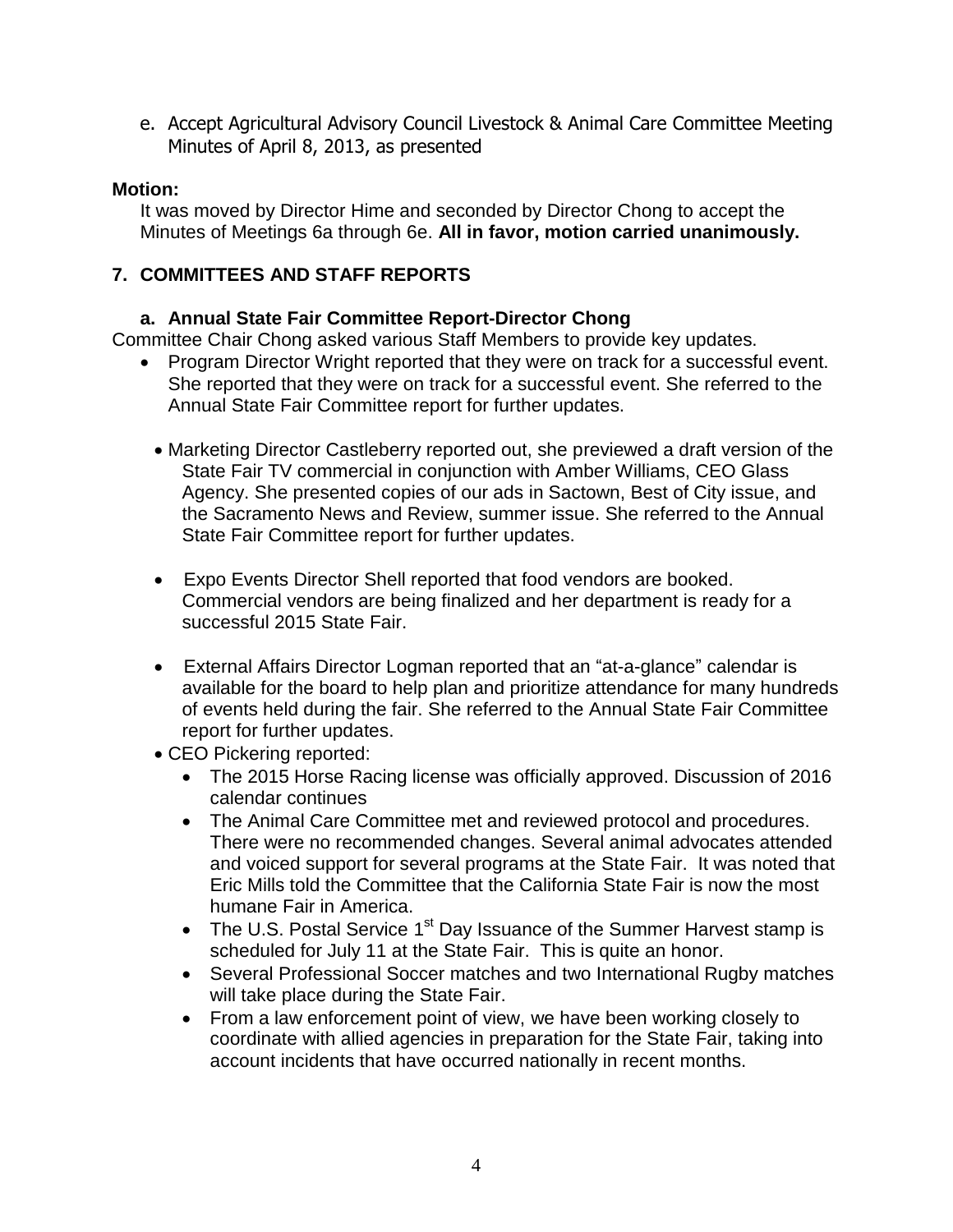• That a letter had been received from Assembly Member Kevin McCartty complimenting Cal Expo on its many successes and encourage the utmost care of animals at the State Fair.

## **b. Exposition Facilities & Operations Committee Report- Director Ochoa**

 Exposition Facilities and Operations Committee Staff, Marcia Shell and Sonya Logman provided a PowerPoint presentation showcasing recent rental events, and noted that rental events are doing very well.

# **c. Finance Committee Report- Director Gallagher**

Director Gallagher recapped the 1<sup>st</sup> Quarter Financial Report noting:

- Significant increase in net profit margin.
- Total revenue is up \$250,000.00.
- Expenses are up slightly, due to reimbursable items.
- Working Capital has increased \$1,000,000.
- OPEB (Other Post Retirement Benefits) liability is up.
- Outstanding Aged Receivables over 90 days is only \$25,000.00

## **Motion:**

It was moved by Director Gallagher and seconded by Director Pelote to accept the1st Quarter Financial Report. **All in favor, motion carried unanimously.**

## **d. Horse Racing Committee Staff Report**

CEO Pickering provided a brief overview of planning for State Fair's first ever three weeks of Thoroughbred Racing. He noted that the Kirk Bread Memorial would be unveiled and dedicated following the Governor's Cup.

## **e. Innovation, Education, Agriculture, Food & Technology Staff Report**

It was noted that several VIP dinners would be held in the State Fair Farm during the 2015 State Fair, aimed at raising funds to create a new Farm Tours program this Fall & Spring for school children. Board members were encouraged to support this new program.

A general overview was provided regarding the planned Inaugural National Drone Racing Championships that would be held at Bonney Field during the 2015 State Fair. It was noted that Drones have been proven as valuable assets in California crop production, rangeland management, open space patrols, etc…

## **f. Long Range Planning Committee Report- Director Hime**

Director Hime reported that the RFQ had been successfully released to the public. He thanked Director O'Brien and the Executive Staff for their dedicated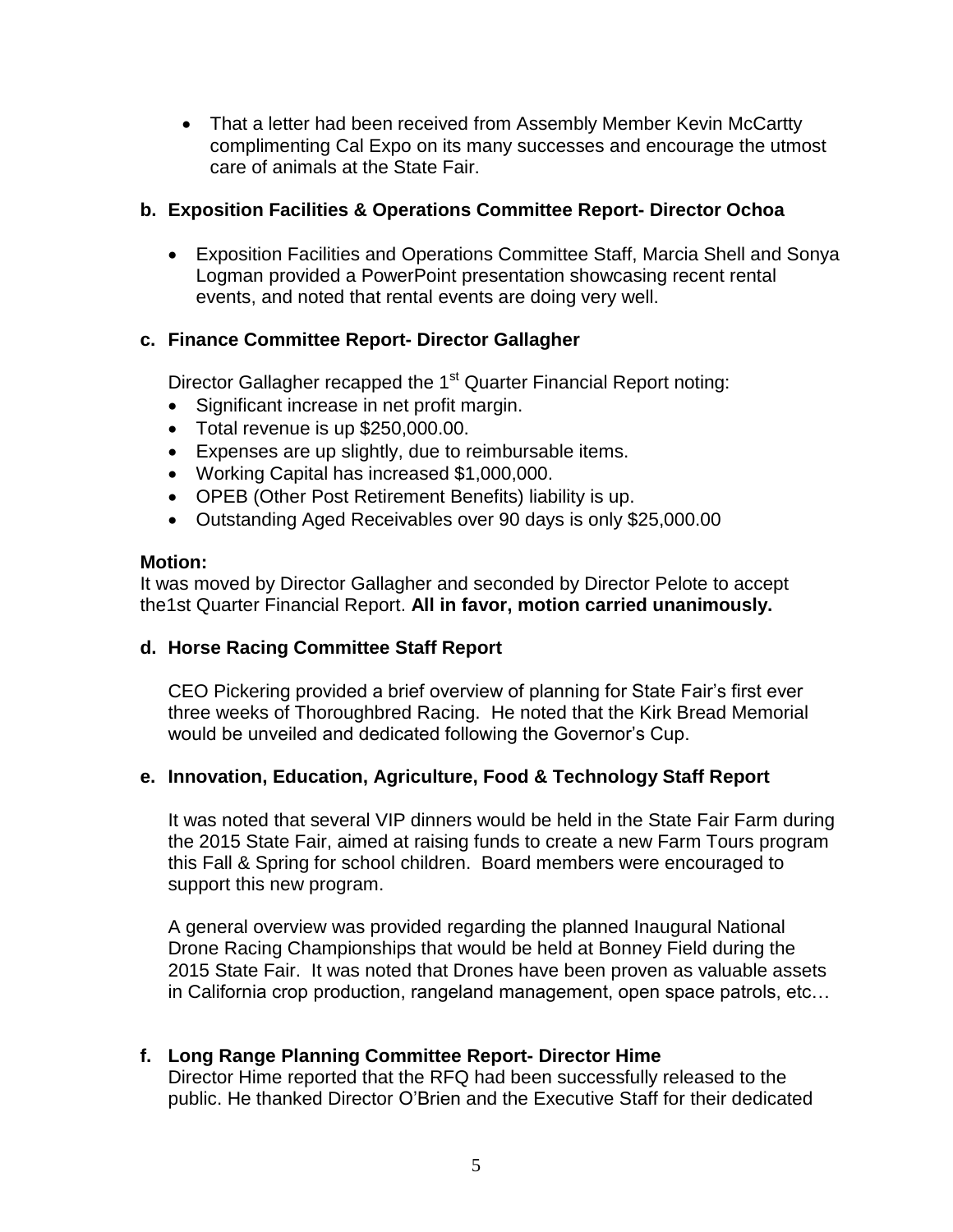work on this document. He further noted Cal Expo's commitment to ongoing water conservation and related public education efforts.

#### **8. FINANCIAL REPORTS**

- a. Contracts/Purchases Requiring Board Notification
- b. Profit & Loss Statement
- c. Point Sheet-Profit & Loss Statement
- d. Balance Sheet
- e. Point Sheet-Balance Sheet
- f. Aged Receivable Report
- g. 2014 California Exposition & State Fair Audit Report
- h. Independent Accountant's Report- State Fair Cash Handling

#### **9. APPROVAL OF 2014 ANNUAL INDEPENDENT AUDIT**

Director O'Brien reported on the results of the 2014 Annual Audit, noting the positive comments of the independent auditors. Director Gallagher asked that the record reflect that this is the best audit results he's seen in his time on the Board.

#### **Motion:**

It was moved by Director O'Brien and seconded by Director Gallagher to accept the 2014 Annual Audit Report. **All in favor, motion carried unanimously.**

#### **10. CORRESPONDENCE**

No items for consideration.

#### **11. UNFINISHED BUSINESS**

No items for consideration.

#### **12. NEW BUSINESS**

- **a. Review and Approval Scoring Committee's Recommendation of the 2015 "Technology Champion Award" Recipients** 
	- General discussion was held regarding the background and nomination process for the Technology Champion Award. This is the second year of this awards program and it is coordinated by the State's Technology Department.

#### **Motion:**

It was moved by Director Gallagher and seconded by Director Ochoa that Mayor Cecilia Aguiar-Curry of Winters will received the Individual Award and that the County of Alameda will receive the Organization Award; both will be honored at the Annual State Fair Gala in June. **All in favor, motion carried unanimously.**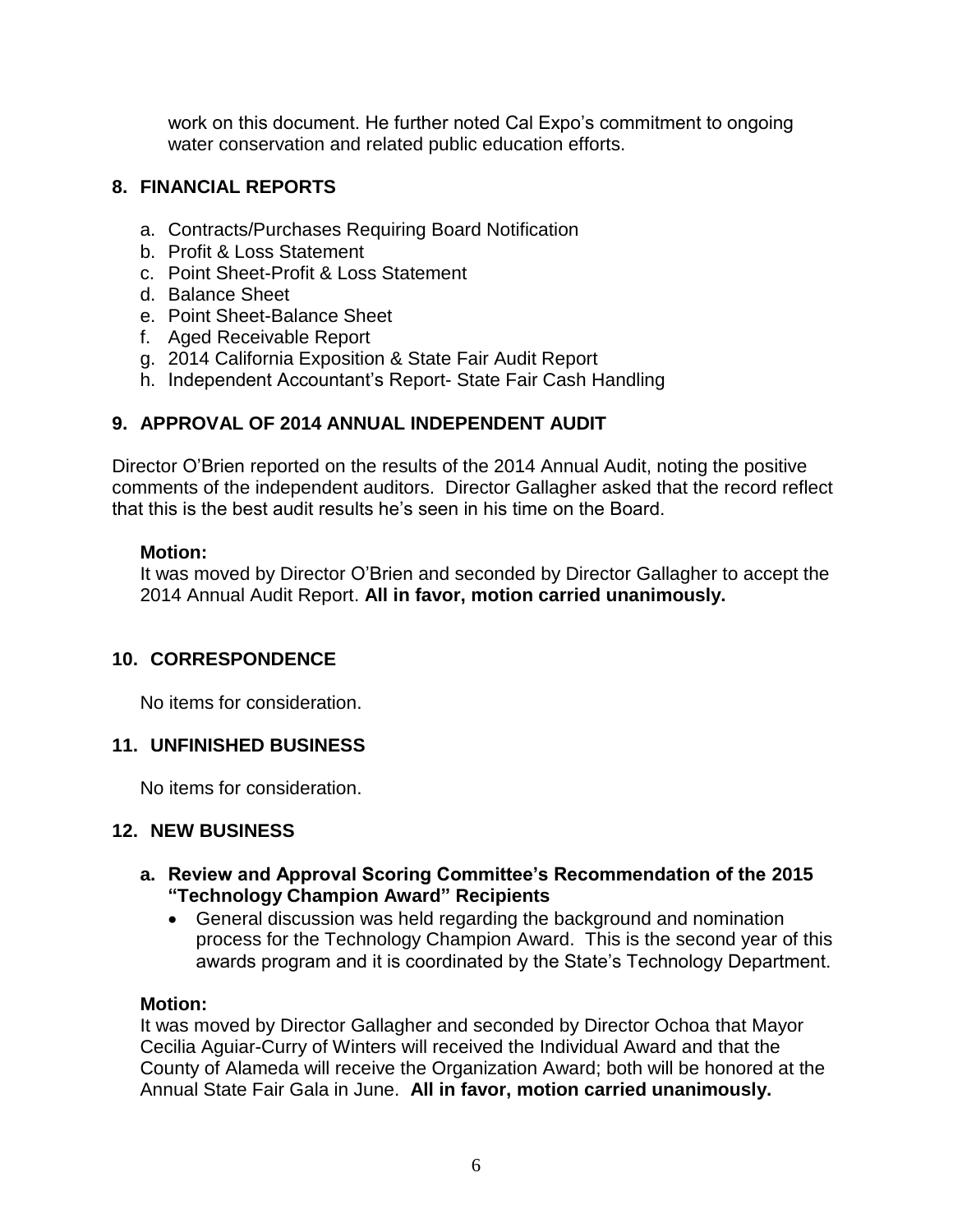#### **13. MATTERS OF INFORMATION**

#### **a. Public Comments**

There were none.

#### **b. Manager Comments**

CEO Pickering discussed the "training burns" that had been taking place on the American River Parkway in recent weeks.

#### **c. Director Comments**

Director Barkett stated that she likes the many new ideas and is complimentary of our first ever Youth Leadership Day. She encouraged all Directors to contribute to the Farm Tours program.

Director Ochoa noted that Fully Belly Farms, is making food donations to support the State Fair and the Farm Dinners. She invited all Directors to come and tour Fully Belly any time.

Director Hime encouraged Directors to buy a table for the State Fair Gala and thanked Staff for the extraordinary amount of accomplishments.

Vice Chair O'Brien encouraged support for the State Fair Gala and wished Director Pelote the best on his retirement from AFSCME.

Director Chong thanked Staff for so much creativity including: baby changing stations, Olive Oil Competition, and Drone Races.

Director Pelote noted that Staff is functioning at a very high level and collaborating together. He believes that our significant financial turnaround is reflective of Staff working together.

Director Gallagher recommends that the Executive Staff ask for help by Board members wherever needed. He noted that water is an extremely important subject for us to be concerned about.

Director Nelson encouraged Board members to bring their friends to the State Fair Gala, noting that the funds go to youth scholarships.